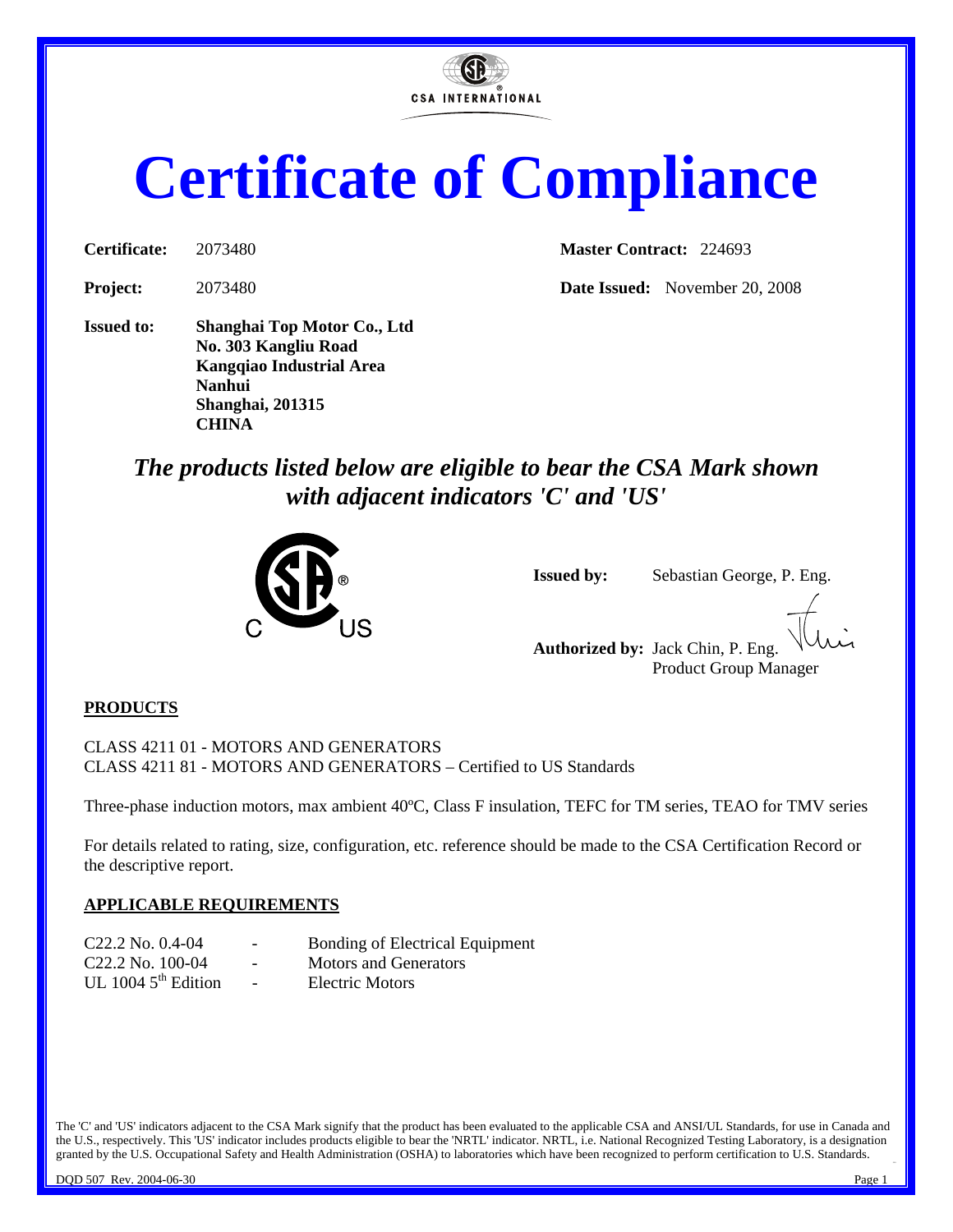

## *Supplement to Certificate of Compliance*

**Certificate:** 2073480 **Master Contract:** 224693

*The products listed, including the latest revision described below, are eligible to be marked in accordance with the referenced Certificate.* 

# **Product Certification History**

**Project Date Description** 

2073480 November 20, Original Certification. 2008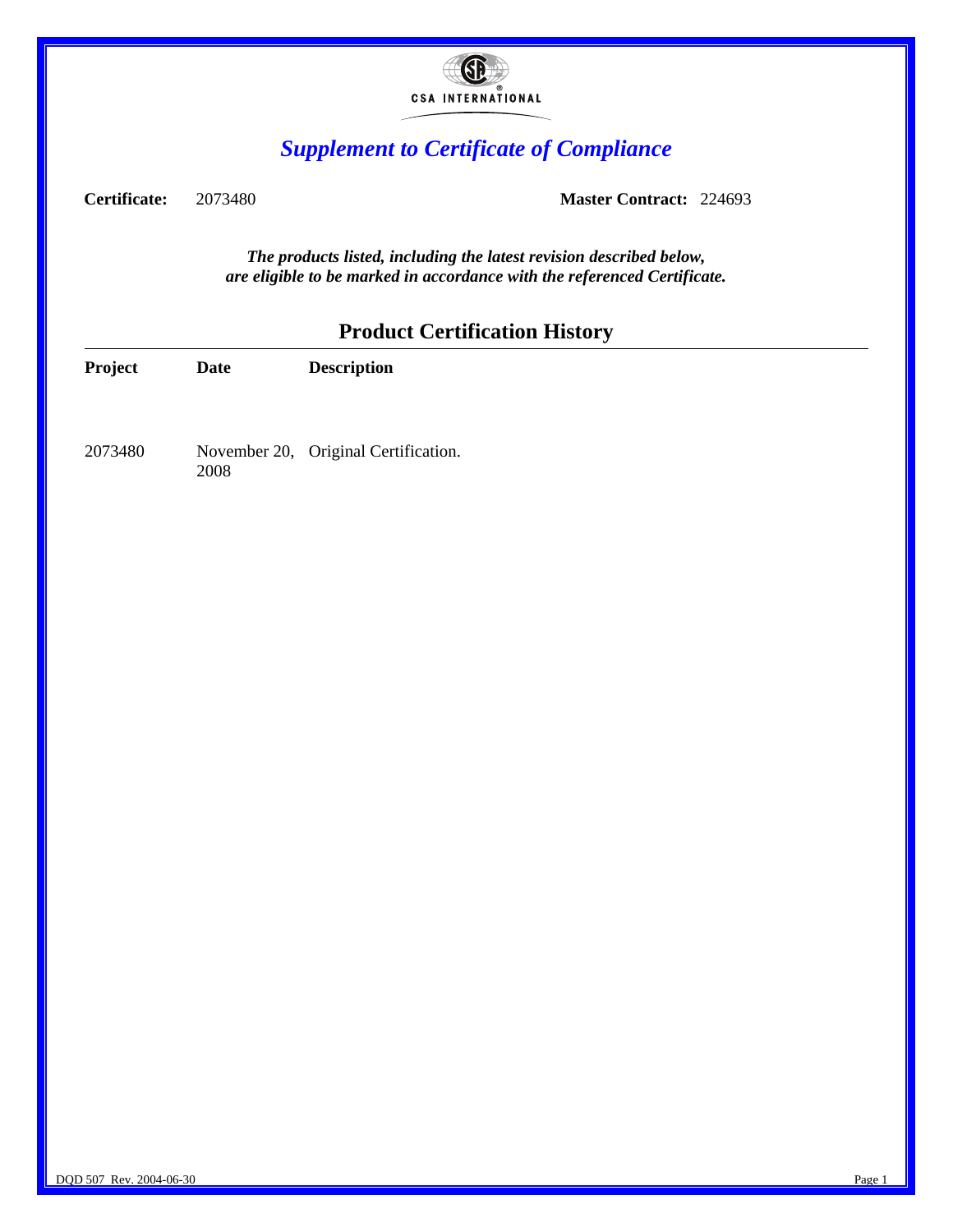**Un** ONLINE CERTIFICATIONS DIRECTORY

**PRGY2.E323353 Motors - Component**

Page Bottom

**Motors - Component**

#### See General Information for Motors - Component

**SHANGHAI TOP MOTOR CO LTD** E323353 303 KANGLIU RD KANGQIAO INDUSTRIAL AREA **NANHUIT** 201315 SHANGHAI, CHINA

**Motors,** Model ODP series, TD48 1/4U2B, TD48 1/3U2B, TD48 1/2U2B, TD48 1/4U4B, TD48 1/3U4B, TD14ST1U2B, TD143T1U2B, TD145T2U2B, TD145T3U2B, TD145T1U4B, TD145T1U5B, TD145T1U4B, TD145T1.5U4B,<br>TD145T2U4B, TD145T1U6B, TD56H1U TFC284TS25U2B, TFC286TS30U2B, TFC284T25U4B, TFC286T30U4B, TFC284T15U6B, TFC286T20U6B, TFC326T550U2B, TFC324T40U4B, TFC326T50U4B, TFC324T25U6B, TFC326T50U6B,<br>TFC364TS60U2B, TFC365TS75U2B, TFC364T60U4B, TFC3645T40U6B, TFC48

**Motors,** Model ODP series, TXD48 1/4U28, TXD48 1/3U28, TXD48 1/4U48, TXD56H3U28, TXD48 1/2U48, TXD56H1U8B, TXD56H1U6B, TXD145T3U28, TXD145T11/08, TXD145T11/06B, TXD56H1U28, TXD56H1U28, TXD56H1U28, TXD56H3U28, TXD56H1U8B,

**Motor**, Model FM-91409, Class B insulation system.

#### **Motors**

| Model<br>No. | Hp           | Hz        | Volts     | FL.<br>Amps                   | SF | <b>SF</b><br>Amps | Poles                   | No.<br>оf<br><b>Speeds</b> | <b>RPM</b>    | Capacitor<br>Rating | <b>Phases</b>  | Ins<br>Class |              | Protection  | Rated<br><b>Ambient</b> | <b>CCN</b> | Locked<br>Rotor | Running<br>Heating | <b>Orien</b><br>tation |
|--------------|--------------|-----------|-----------|-------------------------------|----|-------------------|-------------------------|----------------------------|---------------|---------------------|----------------|--------------|--------------|-------------|-------------------------|------------|-----------------|--------------------|------------------------|
| MY561-2      | 0.09 kW      | 50/       | 115/230   | 1.52/0.76 / 1.5               |    |                   | 2                       | 1                          | 2740/         | $10\mu F$           | 1              | F            | Duty<br>Cont | <b>Type</b> | 40                      | PRGY2/8    |                 |                    |                        |
|              |              | 60        |           | 2/0.76 Kw                     |    |                   |                         |                            | 3300          | 250V                |                |              |              |             |                         |            |                 |                    |                        |
| MY562-2      | 0.12 kW      | 50/<br>60 | 115/230   | 1.87/0.94/<br>1.8/0.9 Kw      |    |                   | $\overline{2}$          | 1                          | 2750/<br>3350 | $16\mu F$<br>250V   | 1              | F            | Cont         |             | 40                      | PRGY2/8    |                 |                    |                        |
| MY631-2      | 0.18 kW      | 50/<br>60 | 115/230   | 2.71/1.35/<br>2.56/1.28 Kw    |    |                   | 2                       | 1                          | 2730/<br>3330 | $25\mu F$<br>250V   | $\mathbf{1}$   | F            | Cont         |             | 40                      | PRGY2/8    |                 |                    |                        |
| MY632-2      | 0.2475<br>kW | 50/<br>60 | 115/230   | 3.53/1.76/<br>3.36/1.68 Kw    |    |                   | 2                       | 1                          | 2730/<br>3330 | $35\mu F$<br>250V   | $\mathbf{1}$   | F            | Cont         |             | 40                      | PRGY2/8    |                 |                    |                        |
| MY711-2      | 0.37 kW      | 50/<br>60 | 115/230   | 5.03/2.52/<br>4.56/2.2 Kw     |    |                   | 2                       | $\mathbf{1}$               | 2720/<br>3330 | $45\mu F$<br>250V   | 1              | F            | Cont         |             | 40                      | PRGY2/8    |                 |                    |                        |
| MY712-2      | 0.55 kW      | 50/<br>60 | 115/230   | 7.40/3.70/<br>7.12/3.56 Kw    |    |                   | 2                       | $1\,$                      | 2730/<br>3330 | $60\mu F$<br>250V   | $\mathbf{1}$   | F            | Cont         |             | 40                      | PRGY2/8    |                 |                    |                        |
| MY801-2      | 0.75 kW      | 50/<br>60 | 115/230   | 10.20/5.10/<br>9.5/4.7 Kw     |    |                   | $\overline{2}$          | $\mathbf{1}$               | 2720/<br>3305 | 70µF,<br>250V       | $\mathbf{1}$   | F            | Cont         |             | 40                      | PRGY2/8    |                 | ÷.                 |                        |
| MY802-2      | 1.1 kW       | 50/<br>60 | 115/230   | 13.46/6.73 /<br>13.56/6.78 Kw |    |                   | $\overline{2}$          | $\mathbf{1}$               | 2720/<br>3305 | 35uF.<br>450V       | $\mathbf{1}$   | F            | Cont         |             | 40                      | PRGY2/8    |                 |                    |                        |
| MY90S-2      | 1.5 kW       | 50/<br>60 | 115/230   | 17.3/8.6/<br>17.3/8.6 Kw      |    |                   | $\overline{2}$          | $\mathbf{1}$               | 2720/<br>3320 | 45µF,<br>450V       | 1              | F            | Cont         |             | 40                      | PRGY2/8    |                 | ÷                  |                        |
| MY90L-2      | 2.2 kW       | 50/<br>60 | 115/230   | 25.3/12.6/<br>24.9/12.4       |    |                   | $\mathbf 2$             | $\mathbf{1}$               | 2730/<br>3350 | $60\mu F$<br>450V   | $\overline{1}$ | F            | Cont         |             | 40                      | PRGY2/8    |                 |                    |                        |
| MY100L-2     | 3 kW         | 50/<br>60 | 230       | 16.8 / 18.3                   |    |                   | $\overline{2}$          | $\mathbf{1}$               | 2740/<br>3380 | $80\mu F$<br>450V   | $\mathbf{1}$   | F.           | Cont         |             | 40                      | PRGY2/8    |                 | ä,                 |                        |
| MY561-4      | 0.06 kW      | 50/<br>60 | 115/230   | 1.11/0.55/1.1<br>8/0.59 Kw    |    |                   | $\overline{\mathbf{4}}$ | $\mathbf{1}$               | 1390/<br>1690 | $10\mu F$<br>250V   | 1              | F            | Cont         |             | 40                      | PRGY2/8    |                 |                    |                        |
| MY562-4      | 0.09 kW      | 50/<br>60 | 115/230   | 1.61/0.80/<br>1.70/0.85 Kw    |    |                   | $\overline{a}$          | 1                          | 1380/<br>1700 | $16\mu F$<br>250V   | 1              | F            | Cont         |             | 40                      | PRGY2/8    |                 |                    |                        |
| MY631-4      | 0.12 kW      | 50/<br>60 | 115/230   | 1.91/0.95/<br>2.05/1.02 Kw    |    |                   | 4                       | $\mathbf{1}$               | 1380/<br>1690 | $25\mu F$<br>250V   | $\mathbf{1}$   | F            | Cont         |             | 40                      | PRGY2/8    |                 |                    |                        |
| MY632-4      | 0.1875<br>kW | 50/<br>60 | 115/230   | 2.78/1.39/<br>2.88/1.44 Kw    |    |                   | 4                       | $\mathbf{1}$               | 1380/<br>1690 | $35\mu F$<br>250V   | $\mathbf{1}$   | F            | Cont         |             | 40                      | PRGY2/8    |                 |                    |                        |
| MY711-4      | 0.2475<br>kW | 50/<br>60 | 115/230   | 4.25/2.12/<br>3.58/1.79 Kw    |    |                   | $\overline{\mathbf{4}}$ | 1                          | 1320/<br>1645 | 45µF,<br>250V       | $\mathbf{1}$   | F            | Cont         |             | 40                      | PRGY2/8    |                 |                    |                        |
| MY712-4      | 0.37 kW      | 50/<br>60 | 115/230   | 5.31/2.65/<br>5.21/2.61 Kw    |    |                   | $\overline{4}$          | $\mathbf{1}$               | 1300/<br>1630 | $50\mu F$<br>250V   | $\mathbf{1}$   | F            | Cont         |             | 40                      | PRGY2/8    |                 |                    |                        |
| MY801-4      | 0.55 kW      | 50/<br>60 | 115/230   | 8.08/4.04/<br>7.69/3.84 Kw    |    |                   | $\overline{4}$          | $\mathbf{1}$               | 1315/<br>1580 | $60\mu F$<br>250V   | 1              | F            | Cont         |             | 40                      | PRGY2/8    |                 | ÷.                 |                        |
| MY802-4      | 0.75 kW      | 50/<br>60 | 115/230   | 10.14/5.07 /<br>10.08/5.04 Kw |    |                   | $\overline{4}$          | $1\,$                      | 1320/<br>1585 | 70µF<br>250V        | $\mathbf{1}$   | F            | Cont         |             | 40                      | PRGY2/8    |                 |                    |                        |
| MY90S-4      | 1.1 kW       | 50/<br>60 | 115/230   | 14.2/7.1/<br>13.9/7.0 Kw      |    |                   | $\overline{4}$          | $\mathbf{1}$               | 1320/<br>1620 | 40µF,<br>450V       | $\mathbf{1}$   | F.           | Cont         |             | 40                      | PRGY2/8    |                 | ä,                 |                        |
| MY90L-4      | 1.5 kW       | 50/<br>60 | 115/230   | 17.5 / 8.8 /<br>17.6/8.8 Kw   |    |                   | $\overline{4}$          | $\mathbf{1}$               | 1320/<br>1620 | 45µF,<br>450V       | $\mathbf{1}$   | F            | Cont         |             | 40                      | PRGY2/8    |                 |                    |                        |
| MY100L1-     | 2.2 kW       | 50/<br>60 | 230       | 13 / 12.5 Kw                  |    |                   | $\overline{4}$          | $\mathbf{1}$               | 1380/<br>1680 | $80\mu F$<br>450V   | $\mathbf{1}$   | F            | Cont         |             | 40                      | PRGY2/8    |                 | L.                 |                        |
| MY100L2-     | 3 kW         | 50/<br>60 | 230       | 16.9 / 16.9 Kw                |    |                   | $\overline{4}$          | $\mathbf{1}$               | 1380/<br>1680 | $100 \mu F$<br>450V | 1              | F            | Cont         |             | 40                      | PRGY2/8    |                 |                    |                        |
| TM 561-2     | 0.09 kW      | 50/       | 230/400 / | 0.58/0.33/                    |    |                   | $\mathbf 2$             | 1                          | 2610/         |                     | 3              | F            | Cont         |             | 40                      | PRGY2/8    |                 |                    |                        |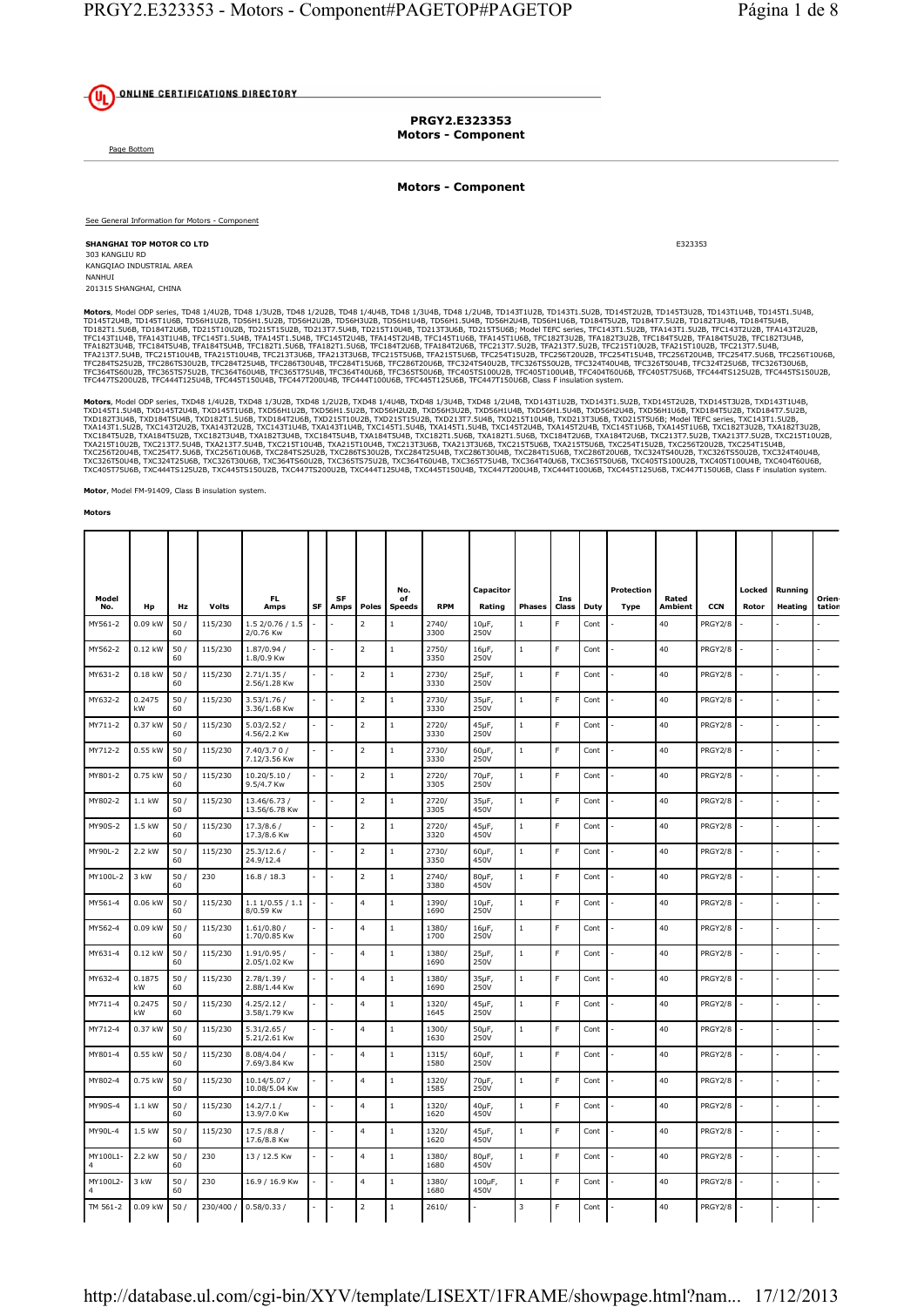|          |           | 60                    | $208 -$<br>230/460              | $0.52 - 0.60 / 0.30$<br>Kw               |  |                |              | 3290          |   |             |      |    |         |    |    |
|----------|-----------|-----------------------|---------------------------------|------------------------------------------|--|----------------|--------------|---------------|---|-------------|------|----|---------|----|----|
| TM 561-2 | 0.09 kW   | 60                    | 575                             | 0.19 Kw                                  |  | $\overline{2}$ | $\mathbf{1}$ | 3240          | 3 | F           | Cont | 40 | PRGY2/8 | ä, |    |
| TM 562-2 | $0.12$ kW | 50/<br>60             | 230/400<br>$208 -$<br>230/460   | 0.69/0.40/<br>$0.68 - 0.66 / 0.33$<br>Kw |  | 2              | 1            | 2700/<br>3290 | 3 | F           | Cont | 40 | PRGY2/8 |    |    |
| TM 562-2 | $0.12$ kW | 60                    | 575                             | 0.27 Kw                                  |  | $\overline{2}$ | 1            | 3290          | 3 | F           | Cont | 40 | PRGY2/8 | ÷. |    |
| TM 563-2 | $0.18$ kW | 50/<br>60             | 230/400<br>$208 -$<br>230/460   | 0.95/0.55/<br>0.94-0.88/0.44<br>Kw       |  | $\overline{2}$ | $\mathbf{1}$ | 2710/<br>3290 | 3 | E           | Cont | 40 | PRGY2/8 |    |    |
| TM 563-2 | $0.18$ kW | 60                    | 575                             | 0.35 Kw                                  |  | $\overline{2}$ | 1            | 3290          | 3 | $\mathsf F$ | Cont | 40 | PRGY2/8 | ÷. |    |
| TM 631-2 | 0.18 kW   | 50/                   | 230/400                         | 0.95/0.55/                               |  | $\overline{2}$ | $\mathbf{1}$ | 2710/         | 3 | $\mathsf F$ | Cont | 40 | PRGY2/8 |    |    |
|          |           | 60                    | 208-<br>230/460                 | 0.94-0.88/0.44<br>Kw                     |  |                |              | 3290          |   |             |      |    |         |    |    |
| TM 631-2 | 0.18 kW   | 60                    | 575                             | 0.35 Kw                                  |  | 2              | 1            | 3290          | 3 | F           | Cont | 40 | PRGY2/8 |    |    |
| TM 632-2 | 0.25 kW   | 50 <sub>1</sub><br>60 | 230/400 /<br>208-<br>230/460    | 1.23/0.71/1.1<br>6-1.1 4/0.57 Kw         |  | $\overline{2}$ | $\mathbf{1}$ | 2710          | 3 | F           | Cont | 40 | PRGY2/8 |    |    |
| TM 632-2 | 0.25 kW   | 60                    | 575                             | 0.46 Kw                                  |  | 2              | $\mathbf{1}$ | 3290          | 3 | F           | Cont | 40 | PRGY2/8 |    |    |
| TM 633-2 | 0.37 kW   | 50/<br>60             | 230/400 /<br>$208 -$<br>230/460 | 1.82/1.05/<br>1.84-1.68/0.84<br>Kw       |  | 2              | 1            | 2710/<br>3290 | 3 | F           | Cont | 40 | PRGY2/8 |    |    |
| TM 633-2 | 0.37 kW   | 60                    | 575                             | 0.67 Kw                                  |  | $\overline{2}$ | $\mathbf{1}$ | 3290          | 3 | F           | Cont | 40 | PRGY2/8 |    |    |
| TM 711-2 | 0.37 kW   | 50/<br>60             | 230/400<br>$208 -$<br>230/460   | 1.67/0.97/<br>1.66-1.62/0.81<br>Kw       |  | 2              | 1            | 2730/<br>3390 | 3 | F           | Cont | 40 | PRGY2/8 |    |    |
| TM 711-2 | 0.37 kW   | 60                    | 575                             | 0.65 Kw                                  |  | $\overline{2}$ | $\mathbf{1}$ | 3390          | 3 | F           | Cont | 40 | PRGY2/8 |    |    |
| TM 712-2 | 0.55 kW   | 50/<br>60             | 230/400<br>$208 -$<br>230/460   | 2.45/1.42/<br>2.39-2.34/1.17<br>Kw       |  | $\overline{2}$ | $\mathbf{1}$ | 2760/<br>3400 | 3 | F           | Cont | 40 | PRGY2/8 |    |    |
| TM 712-2 | 0.55 kW   | 60                    | 575                             | 0.94 Kw                                  |  | 2              | 1            | 3400          | 3 | F           | Cont | 40 | PRGY2/8 |    |    |
| TM 713-2 | 0.75 kW   | 50/<br>60             | 230/400 /<br>$208 -$<br>230/460 | 3.18/1.83/<br>3.20-3.00/1.5<br>Kw        |  | $\overline{2}$ | $\mathbf{1}$ | 2730/<br>3350 | 3 | F           | Cont | 40 | PRGY2/8 |    |    |
| TM 713-2 | 0.75 kW   | 60                    | 575                             | 1.2 Kw                                   |  | $\overline{2}$ | 1            | 3350          | 3 | F.          | Cont | 40 | PRGY2/8 |    |    |
| TM 561-4 | 0.06 kW   | 50/<br>60             | 230/400 /<br>$208 -$<br>230/460 | 0.61/0.35/<br>$0.60 - 0.58/0.29$<br>Kw   |  | 4              | 1            | 1360/<br>1610 | 3 | F           | Cont | 40 | PRGY2/8 |    |    |
| TM 561-4 | 0.06 kW   | 60                    | 575                             | 0.23 Kw                                  |  | $\overline{4}$ | $\mathbf{1}$ | 1610          | 3 | F           | Cont | 40 | PRGY2/8 | J. |    |
| TM 562-4 | 0.09 kW   | 50/<br>60             | 230/400 /<br>$208 -$<br>230/460 | 0.78/0.45/<br>$0.75 - 0.72/0.36$<br>Kw   |  | 4              | 1            | 1360/<br>1610 | 3 | F           | Cont | 40 | PRGY2/8 |    |    |
| TM 562-4 | 0.09 kW   | 60                    | 575                             | 0.29 Kw                                  |  | $\overline{4}$ | 1            | 1610          | 3 | F           | Cont | 40 | PRGY2/8 | ä, | ÷  |
| TM 563-4 | $0.12$ kW | 50/<br>60             | 230/400<br>$208 -$              | 0.95/0.55/<br>0.95-0.90/0.45             |  | $\overline{4}$ | 1            | 1360/<br>1560 | 3 | F           | Cont | 40 | PRGY2/8 |    |    |
|          |           |                       | 230/460                         | Kw                                       |  |                |              |               |   |             |      |    |         |    |    |
| TM 563-4 | 0.12 kW   | 60                    | 575                             | 0.36 Kw                                  |  | 4              | $\mathbf{1}$ | 1560          | 3 | F           | Cont | 40 | PRGY2/8 | ÷. |    |
| TM 631-4 | 0.12 kW   | 50/<br>60             | 230/400 /<br>208-<br>230/460    | 0.95/0.55/<br>0.95-0.90/0.45<br>Kw       |  | $\overline{4}$ | $\mathbf{1}$ | 1360/<br>1620 | 3 | F           | Cont | 40 | PRGY2/8 |    |    |
| TM 631-4 | 0.12 kW   | 60                    | 575                             | 0.36 Kw                                  |  | 4              | 1            | 1620          | 3 | F           | Cont | 40 | PRGY2/8 |    |    |
| TM 632-4 | $0.18$ kW | 50 <sub>1</sub><br>60 | 230/400<br>208-<br>230/460      | 1.21/0.70/<br>1.26-1.25/0.63<br>Kw       |  | $\overline{4}$ | $\mathbf{1}$ | 1310/<br>1640 | 3 | F           | Cont | 40 | PRGY2/8 |    |    |
| TM 632-4 | $0.18$ kW | 60                    | 575                             | 0.5 Kw                                   |  |                | 1            | 1640          | 3 |             | Cont | 40 | PRGY2/8 |    |    |
| TM 633-4 | 0.25 kW   | 50/<br>60             | 230/400 /<br>$208 -$            | 1.58/0.91 / 1.5<br>5-1.46/0.73 Kw        |  | $\overline{4}$ | 1            | 1340/<br>1620 | 3 | F           | Cont | 40 | PRGY2/8 |    |    |
| TM 633-4 | 0.25 kW   | 60                    | 230/460<br>575                  | 0.43 Kw                                  |  | 4              | $\mathbf{1}$ | 1620          | 3 | F           | Cont | 40 | PRGY2/8 |    |    |
| TM 711-4 | 0.25 kW   | 50/                   | 230/400 /                       | 1.45/0.84/                               |  | $\overline{4}$ | $\,1\,$      | 1350/         | 3 | F           | Cont | 40 | PRGY2/8 |    |    |
|          |           | 60                    | $208 -$<br>230/460              | 1.38-1.37/0.68<br>Kw                     |  |                |              | 1680          |   |             |      |    |         |    |    |
| TM 711-4 | 0.25 kW   | 60                    | 575                             | 0.55 Kw                                  |  | $\overline{4}$ | $\,1$        | 1680          | 3 | $\mathsf F$ | Cont | 40 | PRGY2/8 |    |    |
| TM 712-4 | 0.37 kW   | 50/<br>60             | 230/400 /<br>208-<br>230/460    | 1.92/1.11/<br>1.90-1.88/0.94<br>Kw       |  | $\overline{4}$ | $\,1\,$      | 1370/<br>1690 | 3 | F           | Cont | 40 | PRGY2/8 | J. |    |
| TM 712-4 | 0.37 kW   | 60                    | 575                             | 0.75 Kw                                  |  | 4              | 1            | 1690          | 3 | F           | Cont | 40 | PRGY2/8 |    |    |
| TM 713-4 | 0.55 kW   | 50/<br>60             | 230/400 /<br>$208 -$<br>230/460 | 2.78/1.60/<br>2.58-2.45/1.22<br>Kw       |  | $\overline{4}$ | 1            | 1380/<br>1670 | 3 | F           | Cont | 40 | PRGY2/8 |    | ×, |
| TM 713-4 | 0.55 kW   | 60                    | 575                             | 0.98 Kw                                  |  | $\overline{4}$ | $\mathbf{1}$ | 1670          | 3 | F           | Cont | 40 | PRGY2/8 | ä, |    |
| TM 631-6 | 0.09 kW   | 50/<br>60             | 230/400 /<br>208-<br>230/460    | 0.88/0.51/<br>$0.82 - 0.79 / 0.40$<br>Kw |  | 6              | $\mathbf 1$  | 840/1030      | 3 | F           | Cont | 40 | PRGY2/8 | ÷. |    |
| TM 631-6 | 0.09 kW   | 60                    | 575                             | 0.32 Kw                                  |  | 6              | $\mathbf{1}$ | 1030          | 3 | F           | Cont | 40 | PRGY2/8 | ä, | ä, |
| TM 632-6 | $0.12$ kW | 50/<br>60             | 230/400 /<br>$208 -$<br>230/460 | 1.08/0.62/<br>0.93-0.90/0.45<br>Kw       |  | 6              | 1            | 850/1030      | 3 | F           | Cont | 40 | PRGY2/8 |    |    |
| TM 632-6 | 0.12 kW   | 60                    | 575                             | 0.36 Kw                                  |  | 6              | $\mathbf{1}$ | 1030          | 3 | F           | Cont | 40 | PRGY2/8 | ×. | ÷. |
| TM 711-6 | $0.18$ kW | 50/<br>60             | 230/400<br>$208 -$<br>230/460   | 1.22/0.70 / 1.1<br>8-1.1 6/0.58 Kw       |  | 6              | $\mathbf 1$  | 880/1070      | 3 | F           | Cont | 40 | PRGY2/8 |    |    |
| TM 711-6 | $0.18$ kW | 60                    | 575                             | 0.46 Kw                                  |  | 6              | $\mathbf{1}$ | 1070          | 3 | F           | Cont | 40 | PRGY2/8 | ×. | ÷. |
| TM 712-6 | 0.25 kW   | 50/<br>60             | 230/400 /<br>208-<br>230/460    | 1.51/0.87/1.5<br>5-1.5 0/0.75 Kw         |  | 6              | $\mathbf 1$  | 900/1070      | 3 | $\mathsf F$ | Cont | 40 | PRGY2/8 |    |    |
| TM 712-6 | 0.25 kW   | 60                    | 575                             | 0.58 Kw                                  |  | 6              | $\mathbf{1}$ | 1070          | 3 | F           | Cont | 40 | PRGY2/8 | ٠  |    |
| TM 713-6 | 0.37 kW   | 50/<br>60             | 230/400 /<br>$208 -$            | 2.38/1.37/<br>2.15-2.10/1.24             |  | 6              | $\mathbf 1$  | 860/1090      | 3 | $\mathsf F$ | Cont | 40 | PRGY2/8 | ä, |    |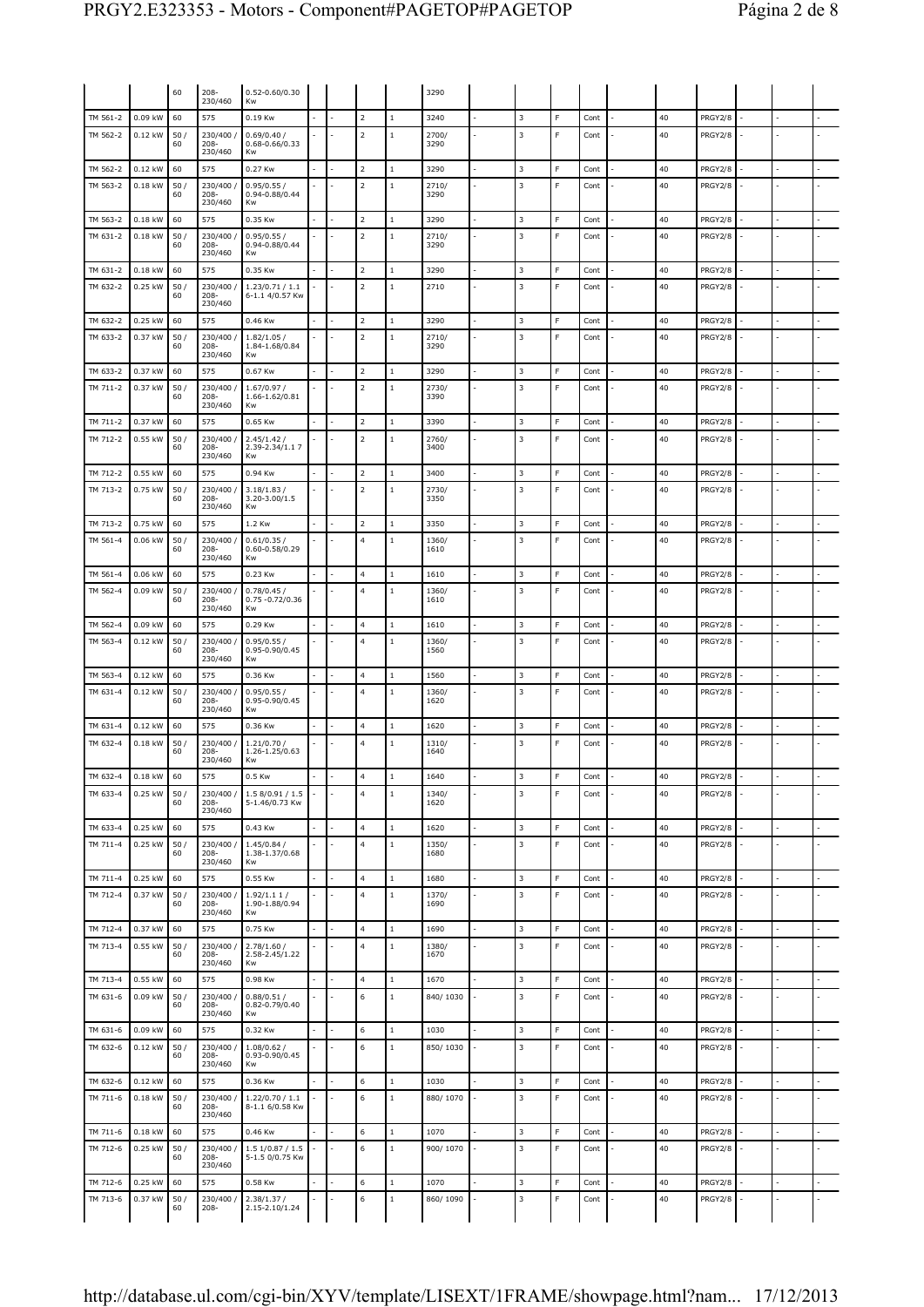|                            |               |           | 230/460                         | Kw                                     |    |                          |                         |              |                |    |   |             |      |    |         |  |    |
|----------------------------|---------------|-----------|---------------------------------|----------------------------------------|----|--------------------------|-------------------------|--------------|----------------|----|---|-------------|------|----|---------|--|----|
| TM 713-6                   | 0.37 kW       | 60        | 575                             | 0.84 Kw                                |    |                          | 6                       | $1\,$        | 1070           |    | 3 | F           | Cont | 40 | PRGY2/8 |  |    |
| TM 801-2                   | 0.75 kW       | 50/<br>60 | 230/400 /<br>208-<br>230/460    | 3.0/1.73 / 3.20<br>3.24/1.62 Kw        |    | ä,                       | $\overline{2}$          | $\mathbf{1}$ | 2840/<br>3470  | ä, | 3 | F           | Cont | 40 | PRGY2/8 |  |    |
| TM 801-2                   | 0.75 kW       | 60        | 575                             | 1.3 Kw                                 |    |                          | 2                       | 1            | 3470           |    | 3 | F           | Cont | 40 | PRGY2/8 |  |    |
| TM 802-2                   | 1.1 kW        | 50/<br>60 | 230/400<br>$208 -$<br>230/460   | 4.21/2.43/<br>4.26-4.13/2.07<br>Kw     |    |                          | $\overline{2}$          | $\,1\,$      | 2880/<br>3470  |    | 3 | F           | Cont | 40 | PRGY2/8 |  |    |
| TM 802-2                   | 1.1 kW        | 60        | 575                             | 1.65 Kw                                |    |                          | $\overline{2}$          | $\mathbf{1}$ | 3470           |    | 3 | F           | Cont | 40 | PRGY2/8 |  |    |
| TM803-2                    | 1.5 kW        | 50/<br>60 | 230/400 /<br>$208 -$<br>230/460 | 5.56/3.21/<br>5.74-5.30/2.65<br>Kw     |    |                          | 2                       | 1            | 2880/<br>3480  |    | 3 | F           | Cont | 40 | PRGY2/8 |  |    |
| TM803-2                    | 1.5 kW        | 60        | 575                             | 2.12 Kw                                |    |                          | 2                       | $\mathbf{1}$ | 3480           |    | 3 | F           | Cont | 40 | PRGY2/8 |  |    |
| TM 801-4                   | 0.55 kW       | 50/<br>60 | 230/400<br>$208 -$<br>230/460   | 2.25/1.30/<br>2.32-2.10/1.05<br>Kw     |    |                          | $\overline{4}$          | $\mathbf{1}$ | 1410/<br>1710  |    | 3 | F           | Cont | 40 | PRGY2/8 |  |    |
| TM 801-4                   | 0.55 kW       | 60        | 575                             | 0.84 Kw                                |    |                          | $\overline{4}$          | $\mathbf{1}$ | 1710           | L. | 3 | F           | Cont | 40 | PRGY2/8 |  | ä, |
| TM 802-4                   | 0.75 kW       | 50/<br>60 | 230/400 /<br>$208 -$<br>230/460 | 3.31/1.91/<br>3.26-3.36/1.68<br>Kw     |    |                          | 4                       | $\,$ 1       | 1430/<br>1740  |    | 3 | F           | Cont | 40 | PRGY2/8 |  |    |
| TM 802-4                   | 0.75 kW       | 60        | 575                             | 1.34 Kw                                |    |                          | 4                       | 1            | 1740           |    | 3 | F           | Cont | 40 | PRGY2/8 |  |    |
| TM 803-4                   | 1.5/1.1<br>kW | 50        | 230/400                         | 4.73/2.73 Kw                           |    |                          | $\overline{4}$          | $1\,$        | 1700           |    | 3 | F           | Cont | 40 | PRGY2/8 |  |    |
| TM 90S-2                   | 1.5 kW        | 50/<br>60 | 230/400 /<br>$208 -$<br>230/460 | 5.55/3.2 / 5.5<br>6-5.42/2.71 Kw       |    | ä,                       | 2                       | 1            | 2880/<br>3500  | ٠  | 3 | F           | Cont | 40 | PRGY2/8 |  |    |
| TM 90S-2                   | 1.5 kW        | 60        | 575                             | 2.17 Kw                                |    |                          | 2                       | $\mathbf{1}$ | 3500           | ä, | 3 | F           | Cont | 40 | PRGY2/8 |  |    |
| TM 90L-2                   | 2.2 kW        | 50        | 230/400<br>$208 -$<br>230/460   | 7.87/4.54/<br>7.98-7.78/3.89<br>Kw     |    |                          | 2                       | 1            | 2880/<br>3490  |    | 3 | F           | Cont | 40 | PRGY2/8 |  |    |
| TM 90L-2                   | 2.2 kW        | 60        | 575                             | 3.11 Kw                                |    |                          | $\overline{2}$          | $\mathbf{1}$ | 3490           | ä, | 3 | F           | Cont | 40 | PRGY2/8 |  | ä, |
| TM 90L2-<br>2              | 3 kW          | 50        | 230/400 /<br>$208 -$<br>230/460 | 10.6/6.1 / 11.3<br>10.6/5.3 Kw         |    |                          | $\overline{2}$          | 1            | 2880/<br>3480  |    | 3 | F           | Cont | 40 | PRGY2/8 |  |    |
| TM 90L2-<br>2              | 3 kW          | 60        | 575                             | 4.24 Kw                                | ÷. | ä,                       | $\overline{2}$          | $\mathbf{1}$ | 3480           | ÷. | 3 | F           | Cont | 40 | PRGY2/8 |  |    |
| TM 90S-4                   | 1.1 kW        | 50        | 230/400<br>208-<br>230/460      | $4.69/2.7/4.59$ -<br>4.56/2.2 Kw       |    |                          | $\overline{4}$          | 1            | 1430/<br>1730  |    | 3 | F           | Cont | 40 | PRGY2/8 |  |    |
| TM 90S-4                   | 1.1 kW        | 60        | 575                             | 1.83 Kw                                |    |                          | $\overline{a}$          | 1            | 1730           |    | 3 | F           | Cont | 40 | PRGY2/8 |  |    |
| TM 90L-4                   | 1.5 kW        | 50        | 230/400 /<br>$208 -$<br>230/460 | 6.11/3.53/<br>6.18-5.98/2.99<br>Kw     |    |                          | $\overline{a}$          | 1            | 1430/<br>1730  |    | 3 | E           | Cont | 40 | PRGY2/8 |  |    |
| TM 90L-4                   | 1.5 kW        | 60        | 575                             | 2.39 Kw                                |    |                          | 4                       | $1\,$        | 1730           |    | 3 | F           | Cont | 40 | PRGY2/8 |  |    |
| TM 90L2-<br>$\overline{4}$ | 2.2 kW        | 50        | 230/400                         |                                        |    |                          | $\overline{4}$          | $\mathbf{1}$ |                |    | 3 | F           | Cont | 40 | PRGY2/8 |  |    |
| TM 803-6                   | 0.75 kW       | 50        | 230/400                         |                                        |    |                          | 6                       | $\mathbf{1}$ |                |    | 3 | F           | Cont | 40 | PRGY2/8 |  |    |
| TM 90S-6                   | 0.75 kW       | 50        | 230/400 /<br>$208 -$<br>230/460 | 3.8/2.19 / 3.49<br>3.46/1.73 Kw        |    |                          | 6                       | 1            | 940/1140       |    | 3 | E           | Cont | 40 | PRGY2/8 |  |    |
| TM 90S-6                   | 0.75 kW       | 60        | 575                             | 1.38 Kw                                |    |                          | 6                       | $\mathbf{1}$ | 1140           |    | 3 | F           | Cont | 40 | PRGY2/8 |  |    |
| TM 90L-6                   | 1.5/1.1<br>kW | 50        | 230/400                         | 5.1/2.95 Kw                            |    |                          | 6                       | $\mathbf{1}$ | 940            |    | 3 | F           | Cont | 40 | PRGY2/8 |  |    |
| <b>TM</b><br>100L1-2       | 3 kW          | 50/<br>60 | 230/400 /<br>208-<br>230/460    | 10.55 / 6.09 /<br>10.5-9.78/4.89<br>Kw |    |                          | $\overline{2}$          | $\,$ 1 $\,$  | 2890 /<br>3510 |    | 3 | F           | Cont | 40 | PRGY2/8 |  |    |
| TM<br>100L1-2              | 3 kW          | 60        | 575                             | 3.91 Kw                                |    | ٠                        | $\overline{2}$          | $\mathbf{1}$ | 3510           | ×, | 3 | F           | Cont | 40 | PRGY2/8 |  |    |
| TM<br>100L2-2              | 4 kW          | 50/<br>60 | 400/690 /<br>$208 -$<br>230/460 | $7.6/4.39 / 3.3$ -<br>3.2/6.4 Kw       |    |                          | $\overline{2}$          | $\mathbf{1}$ | 2910/<br>3490  |    | 3 | F           | Cont | 40 | PRGY2/8 |  |    |
| <b>TM</b><br>100L2-2       | 4 kW          | 60        | 575                             | 5.12 Kw                                |    |                          | $\mathbf 2$             | $\mathbf 1$  | 3490           | i, | 3 | F           | Cont | 40 | PRGY2/8 |  |    |
| TM<br>100L1-4              | 2.2 kW        | 50/<br>60 | 230/400 /<br>$208 -$<br>230/460 | 7.95/4.59 /<br>8.16-7.70/3.85<br>Kw    |    | $\overline{\phantom{a}}$ | $\overline{4}$          | $1\,$        | 1440/<br>1750  | ×, | 3 | F           | Cont | 40 | PRGY2/8 |  | ÷, |
| TM<br>100L1-4              | 2.2 kW        | 60        | 575                             | 3.08 Kw                                |    |                          | $\overline{4}$          | $\mathbf{1}$ | 1750           | ä, | 3 | F           | Cont | 40 | PRGY2/8 |  |    |
| TM<br>100L2-4              | 3 kW          | 50/<br>60 | 230/400<br>$208 -$<br>230/460   | 10.96/6.33/<br>11.2-10.5/5.25<br>Kw    |    | ٠                        | $\overline{\mathbf{4}}$ | $\,$ 1 $\,$  | 1440/<br>1750  | ä, | 3 | F           | Cont | 40 | PRGY2/8 |  |    |
| <b>TM</b><br>100L2-4       | 3 kW          | 60        | 575                             | 4.2 Kw                                 | ä, | ä,                       | $\overline{4}$          | $\mathbf{1}$ | 1750           | ×, | 3 | F           | Cont | 40 | PRGY2/8 |  | ÷, |
| TM<br>100L3-4              | 4 kW          | 50/<br>60 | 400/690<br>208-<br>230/460      | 8.35/4.82/<br>15.1-13.9/6.95<br>Kw     |    |                          | $\overline{4}$          | $\mathbf 1$  | 1440/<br>1740  | ä, | 3 | F           | Cont | 40 | PRGY2/8 |  | ä, |
| TM<br>100L3-4              | 4 kW          | 60        | 575                             | 5.5 Kw                                 |    | ٠                        | $\overline{\mathbf{4}}$ | $\,$ 1 $\,$  | 1740           | ×, | 3 | F           | Cont | 40 | PRGY2/8 |  |    |
| TM 100L-<br>6              | 1.5 kW        | 50/<br>60 | 230/400<br>$208 -$<br>230/460   | 6.35/3.66/<br>6.53-6.50/3.25           |    | Ĭ.                       | 6                       | $\,$ 1 $\,$  | 940/<br>1160   | ÷, | 3 | F           | Cont | 40 | PRGY2/8 |  |    |
| TM 100L-<br>6              | 1.5 kW        | 60        | 575                             | 2.6                                    |    |                          | 6                       | $\mathbf 1$  | 1160           | ×, | 3 | $\mathsf F$ | Cont | 40 | PRGY2/8 |  | ×, |
| TM<br>112M0-2              | 3.7 kW        | 50/<br>60 | 400/690 /<br>$208 -$<br>230/460 | 7.15/4.13/<br>12.8-11.8/5.90           |    |                          | $\overline{2}$          | $1\,$        | 2920/<br>3510  | ٠  | 3 | F           | Cont | 40 | PRGY2/8 |  |    |
| <b>TM</b><br>112M0-2       | 3.7 kW        | 60        | 575                             | 4.72                                   |    | Ĭ.                       | $\overline{2}$          | $1\,$        | 3510           | ÷, | 3 | E           | Cont | 40 | PRGY2/8 |  |    |
| <b>TM</b><br>112M1-2       | 4 kW          | 50/<br>60 | 400/690<br>208-                 | 7.5 Kw6/4.36 /<br>13.9-12.7/6.37       |    |                          | $\mathbf 2$             | $\,$ 1 $\,$  | 2910/<br>3510  |    | 3 | F           | Cont | 40 | PRGY2/8 |  |    |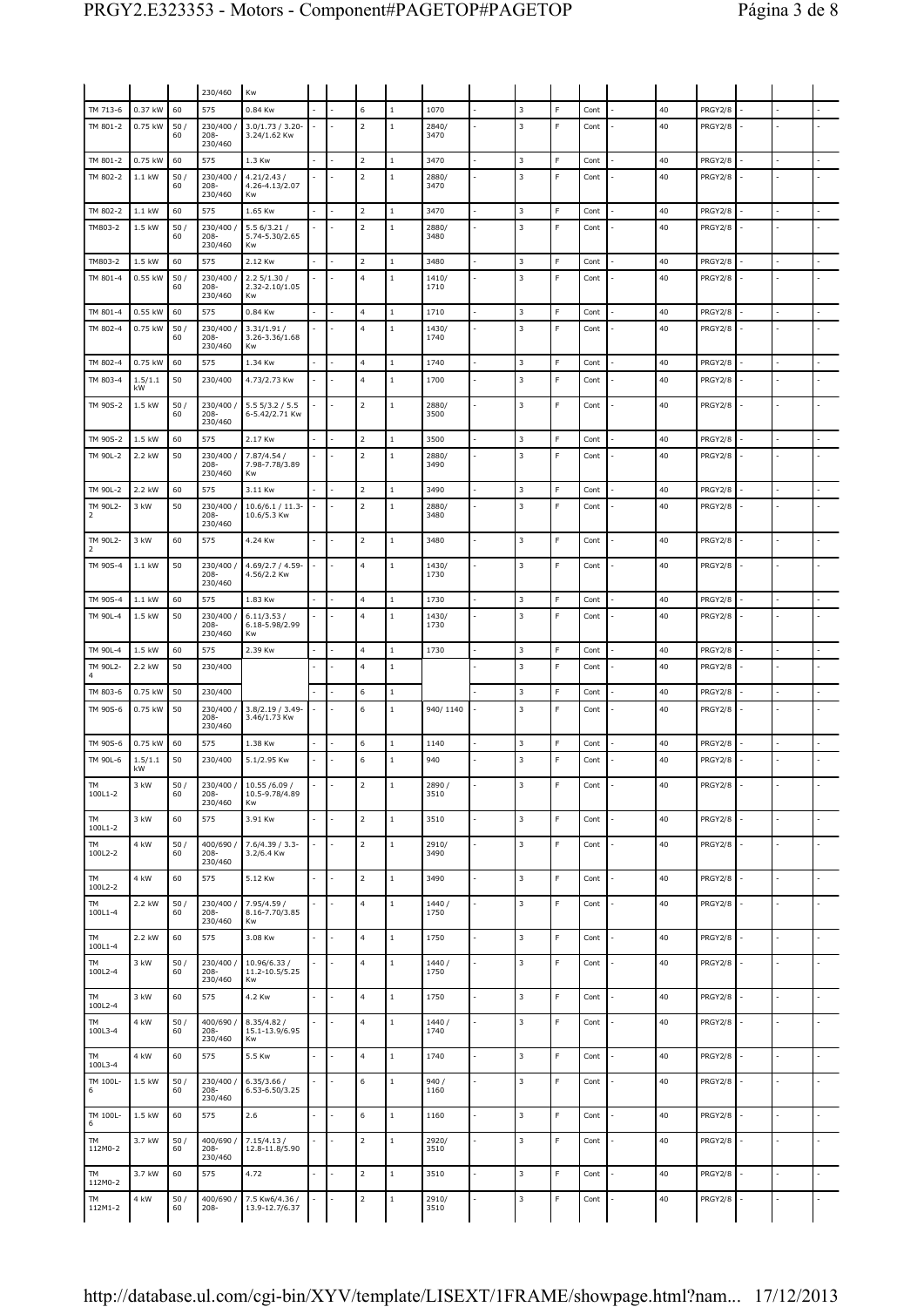|                      |                |           | 230/460                         |                                              |    |    |                |              |               |                          |                |             |      |    |    |         |    |    |
|----------------------|----------------|-----------|---------------------------------|----------------------------------------------|----|----|----------------|--------------|---------------|--------------------------|----------------|-------------|------|----|----|---------|----|----|
| <b>TM</b><br>112M1-2 | 4 kW           | 60        | 575                             | 5.1 Kw                                       |    |    | 2              | 1            | 3510          |                          | 3              | F           | Cont |    | 40 | PRGY2/8 |    |    |
| <b>TM</b><br>112L1-2 | 5.5 kW         | 50        | 400/690                         | 10.3/5.95 Kw                                 |    | ٠  | $\overline{2}$ | 1            | 2920          |                          | 3              | F           | Cont |    | 40 | PRGY2/8 |    |    |
| TM112M-4             | 4 kW           | 50/<br>60 | 400/690 /<br>$208 -$<br>230/460 | 8.13/4.69/<br>14.8-13.8/6.91<br><b>Kw</b>    |    |    | $\overline{4}$ | 1            | 1440/<br>1735 |                          | 3              | F           | Cont |    | 40 | PRGY2/8 |    |    |
| TM112M-4             | 4 kW           | 60        | 575                             | 5.5 Kw                                       |    |    | 4              | $\mathbf{1}$ | 1735          |                          | 3              | F           | Cont |    | 40 | PRGY2/8 |    |    |
| TM 112L-             | 5.5 kW         | 50/<br>60 | 400/690 /<br>208-<br>230/460    | $11.3/6.5/19.7-$<br>18.4/9.18 Kw             |    |    | $\overline{4}$ | 1            | 1440/<br>1740 |                          | 3              | F           | Cont |    | 40 | PRGY2/8 |    |    |
| TM 112L-<br>4        | 5.5 kW         | 60        | 575                             | 7.35 Kw                                      |    |    | 4              | $\mathbf{1}$ | 1740          |                          | 3              | F           | Cont |    | 40 | PRGY2/8 |    |    |
| TM 112M-<br>6        | 2.2 kW         | 50/<br>60 | 230/400<br>$208 -$<br>230/460   | $9.7/5.6 / 9.92 -$<br>9.42/4.71 Kw           |    |    | 6              | 1            | 950/1165      |                          | 3              | F           | Cont |    | 40 | PRGY2/8 |    |    |
| TM 112M-<br>6        | 2.2 kW         | 60        | 575                             | 3.7 Kw                                       | ÷, | ×, | 6              | 1            | 1165          |                          | 3              | F           | Cont |    | 40 | PRGY2/8 | ÷, |    |
| TM<br>132S1-2        | 5.5 kW         | 50/<br>60 | 400/690 /<br>208-<br>230/460    | 10.25 / 5.92 /<br>18.7-17/8.5 Kw             |    |    | $\overline{2}$ | $\mathbf{1}$ | 2910/<br>3510 |                          | 3              | F           | Cont |    | 40 | PRGY2/8 |    |    |
| TM<br>132S1-2        | 5.5 kW         | 60        | 575                             | 6.86 Kw                                      |    |    | 2              | 1            | 3510          |                          | 3              | F           | Cont |    | 40 | PRGY2/8 |    |    |
| <b>TM</b><br>132S2-2 | 7.5 kW         | 50/<br>60 | 400/690<br>$208 -$<br>230/460   | 13.8/7.97/<br>25.2-22.8/11.4<br>Kw           |    |    | $\overline{2}$ | 1            | 2920/<br>3520 |                          | 3              | F           | Cont |    | 40 | PRGY2/8 |    |    |
| TM<br>132S2-2        | 7.5 kW         | 60        | 575                             | 9.14 Kw                                      |    |    | $\overline{2}$ | $\mathbf{1}$ | 3520          |                          | $\mathsf 3$    | $\mathsf F$ | Cont |    | 40 | PRGY2/8 |    |    |
| TM132M1-<br>2        | 9.2 kW         | 50/<br>60 | 400/690<br>208-<br>230/460      | 16.7/9.65/<br>30.2-28/14 Kw                  |    | ä, | $\overline{2}$ | $\mathbf{1}$ | 2925/<br>3520 |                          | 3              | F           | Cont |    | 40 | PRGY2/8 |    |    |
| TM132M1-<br>2        | 9.2 kW         | 60        | 575                             | 11.2 Kw                                      | ä, |    | $\overline{2}$ | $\mathbf{1}$ | 3520          |                          | 3              | F           | Cont |    | 40 | PRGY2/8 |    |    |
| TM<br>132M2-2        | 11 kW          | 50/<br>60 | 400/690 /<br>$208 -$<br>230/460 | 19.6/11.3/<br>36.5-33.2/16.6<br>Kw           |    |    | $\overline{2}$ | $1\,$        | 2930/<br>3530 |                          | 3              | F           | Cont |    | 40 | PRGY2/8 |    |    |
| TM<br>132M2-2        | 11 kW          | 60        | 575                             | 13.3 Kw                                      |    | ÷. | $\overline{2}$ | $\mathbf{1}$ | 3530          |                          | 3              | $\mathsf F$ | Cont |    | 40 | PRGY2/8 |    |    |
| TM 132S<br>4         | 5.5 kW         | 50/<br>60 | 400/690<br>$208 -$<br>230/460   | 10.9/6.29 /<br>19.7-18.4/9.18<br>Kw          |    |    | 4              | $1\,$        | 1460/<br>1750 |                          | 3              | F           | Cont |    | 40 | PRGY2/8 |    |    |
| TM 132S-<br>4        | 5.5 kW         | 60        | 575                             | 7.35 Kw                                      |    |    | $\overline{4}$ | $\mathbf{1}$ | 1750          |                          | 3              | F           | Cont |    | 40 | PRGY2/8 |    |    |
| TM 132<br>$M-4$      | 7.5 kW         | 50/<br>60 | 400/690/<br>$208 -$<br>230/460  | 14.7/8.48 /<br>26.7-24.4/12.2<br>Kw          |    |    | 4              | 1            | 1460/<br>1750 |                          | 3              | F           | Cont |    | 40 | PRGY2/8 |    |    |
| TM 132<br>$M-4$      | 7.5 kW         | 60        | 575                             | 9.78 Kw                                      |    |    | 4              | 1            | 1750          |                          | 3              | F           | Cont |    | 40 | PRGY2/8 |    |    |
| TM 132<br>$L1-4$     | 12.5/9.2<br>kW | 50        | 400/690                         | 17.6/10.2 Kw                                 |    |    | 4              | $1\,$        | 1460          |                          | 3              | F           | Cont |    | 40 | PRGY2/8 |    |    |
| TM 132<br>$L2-4$     | 15/11<br>kW    | 50        | 400/690                         | 20.8/12 Kw                                   |    |    | $\overline{4}$ | $\mathbf{1}$ | 1460          |                          | 3              | F           | Cont |    | 40 | PRGY2/8 |    |    |
| TM 132S-<br>6        | 3 kW           | 50/<br>60 | 400/690<br>208-<br>230/460      | 6.87/3.96/<br>12.7-12.0/5.98<br>Kw           |    |    | 6              | $\mathbf{1}$ | 960/1165      |                          | 3              | F           | Cont |    | 40 | PRGY2/8 |    |    |
| TM 132S-<br>6        | 3 kW           | 60        | 575                             | 4.78 Kw                                      |    | ä, | 6              | $1\,$        | 1165          |                          | 3              | F           | Cont | ä, | 40 | PRGY2/8 |    |    |
| TM<br>132M0-6        | 3.7 kW         | 50/<br>60 | 400/690 /<br>$208 -$<br>230/460 | 8.31/4.80/<br>15.5 - 14.3/7.17<br>Kw         |    |    | 6              | 1            | 960/1165      |                          | 3              | F           | Cont |    | 40 | PRGY2/8 |    |    |
| TM<br>132M0-6        | 3.7 kW         | 60        | 575                             | 5.74 Kw                                      |    |    | 6              | $\mathbf{1}$ | 1165          |                          | $\mathsf 3$    | $\mathsf F$ | Cont |    | 40 | PRGY2/8 |    |    |
| TM 132<br>$M1-6$     | 4 kW           | 50/<br>60 | 400/690 /<br>$208 -$<br>230/460 | 9.22/5.33/<br>16.8-15.5 / 7.75<br>Kw         |    |    | 6              | $\mathbf{1}$ | 960/1165      | $\overline{\phantom{a}}$ | 3              | F           | Cont |    | 40 | PRGY2/8 |    | ä, |
| TM 132<br>$M1-6$     | 4 kW           | 60        | 575                             | 6.2 Kw                                       |    | ä, | 6              | $1\,$        | 1165          |                          | 3              | $\mathsf F$ | Cont |    | 40 | PRGY2/8 |    |    |
| TM<br>132M2-6        | 5.5 kW         | 50/<br>60 | 400/690<br>$208 -$<br>230/460   | 12.3/7.1 / 22.4-<br>21.0/10.5 Kw             |    |    | 6              | $\mathbf{1}$ | 960/1165      |                          | 3              | $\mathsf F$ | Cont |    | 40 | PRGY2/8 |    |    |
| TM<br>132M2-6        | 5.5 kW         | 60        | 575                             | 8.34 Kw                                      | ä, | L. | 6              | $\mathbf{1}$ | 1165          | ×,                       | $\overline{3}$ | F           | Cont |    | 40 | PRGY2/8 | ÷, | ×, |
| TM 132L-<br>6        | 10/7.5<br>kW   | 50/<br>60 | 400/690                         | 16.2/9.4 Kw                                  |    |    | 6              | $\mathbf{1}$ | 970           |                          | $\mathsf 3$    | $\mathsf F$ | Cont |    | 40 | PRGY2/8 |    |    |
| TM<br>160M1-2        | 11 kW          | 50/60     | 400/690 /<br>208-<br>230/460    | 19.73/11.44 /<br>38.9-35.2/17.6<br>Kw        |    | ٠  | $\overline{2}$ | $\,$ 1 $\,$  | 2920/<br>3540 |                          | 3              | F           | Cont |    | 40 | PRGY2/8 |    |    |
| TM<br>160M1-2        | 11 kW          | 60        | 575                             | 14.1 Kw                                      | ×, |    | $\overline{2}$ | $1\,$        | 3540          | ÷,                       | $\mathsf 3$    | F           | Cont |    | 40 | PRGY2/8 |    | ä, |
| <b>TM</b><br>160M2-2 | 15 kW          | 50/<br>60 | 400/690 /<br>$208 -$<br>230/460 | 26.35/15.27 /<br>51.3-46.4/23.2<br><b>Kw</b> |    |    | $\overline{2}$ | $\mathbf 1$  | 2918/<br>3530 |                          | 3              | F           | Cont |    | 40 | PRGY2/8 |    |    |
| TM<br>160M2-2        | 15 kW          | 60        | 575                             | 18.6 Kw                                      | ٠  | ÷. | $\overline{2}$ | $\mathbf 1$  | 3530          | ×,                       | 3              | $\mathsf F$ | Cont | ä, | 40 | PRGY2/8 |    | ÷. |
| TM 160L-<br>2        | 18.5 kW        | 50/<br>60 | 400/690<br>$208 -$<br>230/460   | 31.93/18.51/<br>63.9-57.8/28.9<br>Kw         |    |    | $\overline{2}$ | $1\,$        | 2922/<br>3550 |                          | 3              | F           | Cont |    | 40 | PRGY2/8 |    |    |
| TM 160L-<br>2        | 18.5 kW        | 60        | 575                             | 23.1 Kw                                      |    |    | $\overline{2}$ | $\mathbf 1$  | 3550          |                          | 3              | F           | Cont |    | 40 | PRGY2/8 |    |    |
| TM 160M-<br>4        | 11 kW          | 50/<br>60 | 400/690<br>$208 -$<br>230/460   | 19.43/11.26 /<br>41.1 - 37.2/18.6<br>Kw      |    | ÷, | $\overline{4}$ | $\mathbf{1}$ | 1440/<br>1760 | ä,                       | 3              | F           | Cont |    | 40 | PRGY2/8 |    | ÷, |
| TM 160M-             | 11 kW          | 60        | 575                             | 14.9                                         |    |    | 4              | $1\,$        | 1760          |                          | 3              | F           | Cont |    | 40 | PRGY2/8 |    |    |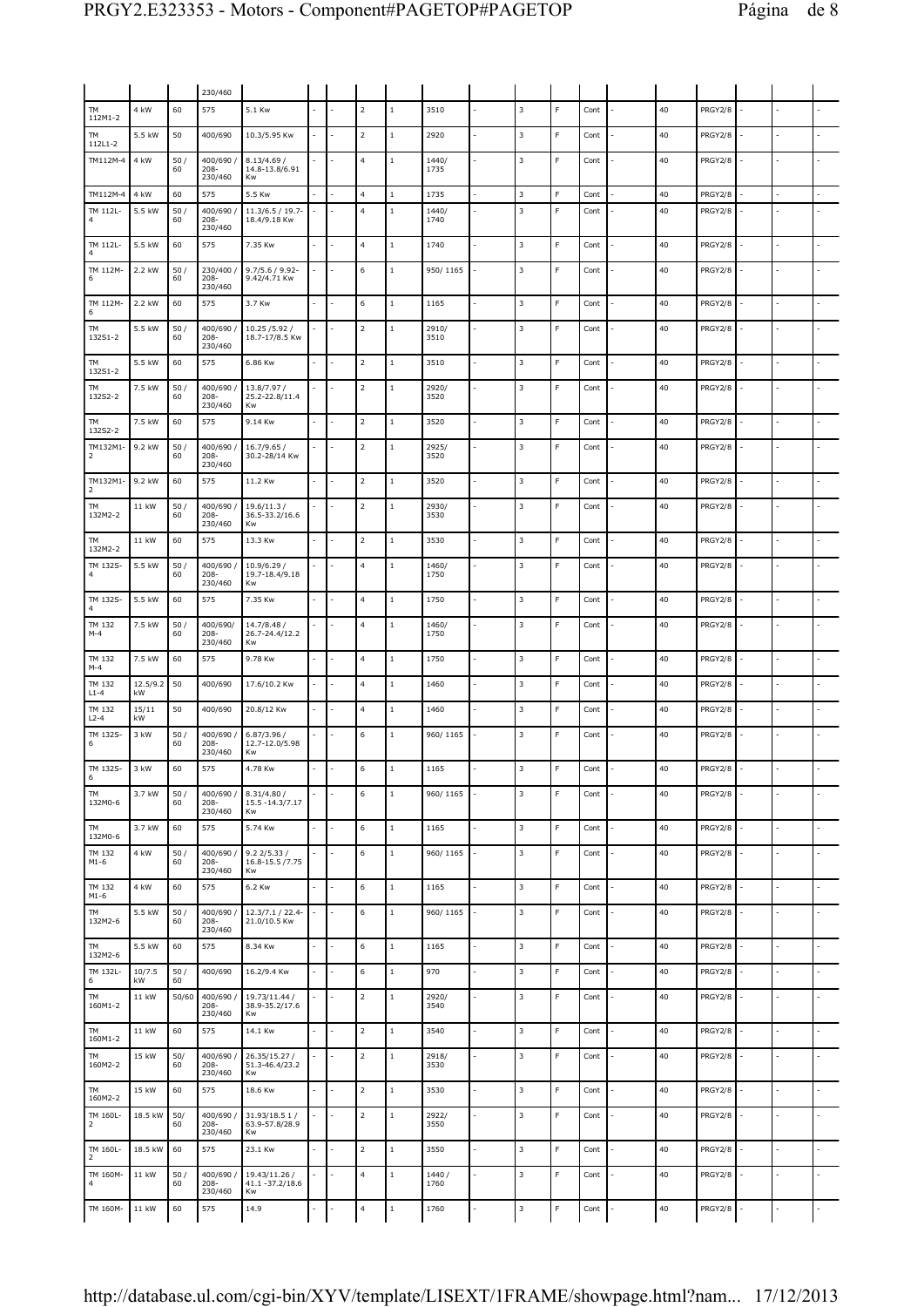| TM 160 L-            | 15 kW   | 50/<br>60             | 400/690 /<br>$208 -$<br>230/460 | 25.97/15.06 /<br>52.0-47.0/23.5             |    |                          | 4                       | 1            | 1445/<br>1760 |                          | 3                       | F           | Cont | 40 | PRGY2/8 |                          |    |
|----------------------|---------|-----------------------|---------------------------------|---------------------------------------------|----|--------------------------|-------------------------|--------------|---------------|--------------------------|-------------------------|-------------|------|----|---------|--------------------------|----|
| TM 160 L-            | 15 kW   | 60                    | 575                             | 18.8                                        |    | ÷,                       | $\overline{4}$          | $\mathbf{1}$ | 1760          | ÷.                       | 3                       | F           | Cont | 40 | PRGY2/8 |                          |    |
| TM 160<br>$L2-4$     | 18.5 kW | 50 <sub>1</sub><br>60 | 400/690<br>208-<br>230/460      | 34.1/19.74 /<br>65.5 Kw-59.2<br>Kw/29.6     |    |                          | 4                       | $\mathbf{1}$ | 1445/<br>1770 |                          | 3                       | F           | Cont | 40 | PRGY2/8 |                          |    |
| TM 160<br>$L2-4$     | 18.5 kW | 60                    | 575                             | 23.7 Kw                                     |    |                          | 4                       | $1\,$        | 1770          |                          | 3                       | F           | Cont | 40 | PRGY2/8 |                          |    |
| TM 160M-<br>6        | 7.5 kW  | 50/<br>60             | 400/690 /<br>$208 -$<br>230/460 | 14.78/8.57 /<br>30.3-27.4/13.7<br>Kw        |    | Ĭ.                       | 6                       | $\mathbf{1}$ | 955/1170      |                          | 3                       | F           | Cont | 40 | PRGY2/8 |                          |    |
| TM 160M-<br>6        | 7.5 kW  | 60                    | 575                             | 11 Kw                                       |    |                          | 6                       | $\,$ 1       | 1170          |                          | 3                       | F           | Cont | 40 | PRGY2/8 |                          |    |
| TM 160L-<br>6        | 11 kW   | 50/<br>60             | 400/690<br>208-<br>230/460      | 21.06/12.21/<br>42.7-38.6/19.3<br>Kw        |    |                          | 6                       | $\,$ 1       | 960/1175      | ٠                        | 3                       | F           | Cont | 40 | PRGY2/8 |                          |    |
| TM 160L-<br>6        | 11 kW   | 60                    | 575                             | 15.4 Kw                                     |    | ÷,                       | 6                       | $\mathbf{1}$ | 1175          |                          | 3                       | F           | Cont | 40 | PRGY2/8 |                          |    |
| TM 180M-<br>2        | 22 kW   | 50/<br>60             | 400/690<br>$208 -$<br>230/460   | 39.8/22.65 /<br>76.3-69/34.5<br>Kw          |    |                          | $\overline{2}$          | 1            | 2930/<br>3550 |                          | 3                       | F           | Cont | 40 | PRGY2/8 |                          |    |
| TM 180M-<br>2        | 22 kW   | 60                    | 575                             | 27.6 Kw                                     |    | ä,                       | $\overline{2}$          | $\,$ 1       | 3550          | ÷.                       | 3                       | F           | Cont | 40 | PRGY2/8 | ÷,                       |    |
| TM180L-2             | 30 kW   | 50/<br>60             | 400/690 /<br>-208<br>230/460    | 52.88/30.66 /<br>102.8-<br>93.0/46.5 Kw     |    |                          | 2                       | $\mathbf{1}$ | 2925/<br>3560 |                          | 3                       | F           | Cont | 40 | PRGY2/8 |                          |    |
| TM180L-2             | 30 kW   | 60                    | 575                             | 37.2 Kw                                     |    |                          | $\overline{2}$          | 1            | 3560          |                          | 3                       | F           | Cont | 40 | PRGY2/8 |                          |    |
| TM 180M-             | 18.5 kW | 50/<br>60             | 400/690<br>$208 -$<br>230/460   | 34.05/19.74 /<br>$65.5 -$<br>59.2 / 29.6 Kw |    |                          | 4                       | $\mathbf{1}$ | 1445/<br>1770 |                          | 3                       | F           | Cont | 40 | PRGY2/8 |                          |    |
| TM 180M-             | 18.5 kW | 60                    | 575                             | 23.7 Kw                                     |    |                          | 4                       | $\mathbf{1}$ | 1770          |                          | 3                       | F           | Cont | 40 | PRGY2/8 |                          |    |
| TM 180L-             | 22 kW   | 50/<br>60             | 400/690<br>208-<br>230/460      | 38.95/22.58 /<br>78.6-71.0/35.5<br>Kw       |    | ä,                       | 4                       | 1            | 1460/<br>1770 | ä,                       | 3                       | F           | Cont | 40 | PRGY2/8 |                          |    |
| TM 180L-<br>4        | 22 kW   | 60                    | 575                             | 28.4 Kw                                     |    | ÷,                       | $\overline{a}$          | 1            | 1770          |                          | 3                       | F           | Cont | 40 | PRGY2/8 |                          |    |
| TM 180L-<br>6        | 15 kW   | 50 <sub>1</sub><br>60 | 400/690<br>208-<br>230/460      | 29.08/16.86 /<br>57.1-51.6/25.8<br>Kw       |    |                          | 6                       | $\,1\,$      | 960/1175      |                          | 3                       | F           | Cont | 40 | PRGY2/8 |                          |    |
| TM 180L-<br>6        | 15 kW   | 60                    | 575                             | 20.6 Kw                                     |    | ٠                        | 6                       | $\mathbf{1}$ | 1175          | $\overline{\phantom{a}}$ | 3                       | F           | Cont | 40 | PRGY2/8 |                          |    |
| TM<br>200L1-2        | 30 kW   | 50/<br>60             | 400/690<br>$208 -$<br>230/460   | 52.88/30.66 /<br>102.8-<br>93.0/46.5 Kw     |    |                          | $\overline{2}$          | $\mathbf{1}$ | 2925/<br>3560 |                          | 3                       | F           | Cont | 40 | PRGY2/8 |                          |    |
| <b>TM</b><br>200L1-2 | 30 kW   | 60                    | 575                             | 37.2 Kw                                     |    |                          | $\overline{2}$          | $\,1\,$      | 3560          |                          | 3                       | F           | Cont | 40 | PRGY2/8 |                          |    |
| TM<br>200L2-2        | 37 kW   | 50/<br>60             | 400/690<br>$208 -$<br>230/460   | 64.15/37.19 /<br>129.4-<br>117.0/58.5 Kw    |    | ÷,                       | $\overline{2}$          | $\mathbf{1}$ | 2930/3560     |                          | 3                       | F           | Cont | 40 | PRGY2/8 |                          |    |
| TM<br>200L2-2        | 37 kW   | 60                    | 575                             | 46.8 Kw                                     |    |                          | 2                       | $\mathbf{1}$ | 3560          |                          | 3                       | F           | Cont | 40 | PRGY2/8 |                          |    |
| TM 200L-<br>4        | 30 kW   | 50/<br>60             | 400/690 /<br>$208 -$<br>230/460 | 56.52/32.77 /<br>$104.2 -$<br>94.2/47.1 Kw  |    |                          | 4                       | 1            | 1460/<br>1770 |                          | 3                       | F           | Cont | 40 | PRGY2/8 |                          |    |
| TM 200L-<br>4        | 30 kW   | 60                    | 575                             | 37.7 Kw                                     | ä, | ÷,                       | $\overline{4}$          | $\,$ 1       | 1770          |                          | $\mathsf 3$             | F           | Cont | 40 | PRGY2/8 |                          |    |
| <b>TM</b><br>200L1-4 | 37 kW   | 60                    | $208 -$<br>230/460              | 130.9-<br>118.4/59.2 Kw                     |    |                          | 4                       | $1\,$        | 1770          | i,                       | $\overline{\mathbf{3}}$ | F           | Cont | 40 | PRGY2/8 | $\overline{\phantom{a}}$ |    |
| TM<br>200L1-4        | 37 kW   | 60                    | 575                             | 47.4 Kw                                     |    | $\overline{\phantom{a}}$ | $\overline{4}$          | $\,$ 1 $\,$  | 1770          | ٠                        | 3                       | F           | Cont | 40 | PRGY2/8 | $\sim$                   | ä, |
| TM<br>200L1-6        | 18.5 kW | 50/<br>60             | 400/690 /<br>208-<br>230/460    | 34.75/20.15 /<br>70.6-63.8/31.9             |    |                          | 6                       | $\,1\,$      | 965/1180      |                          | 3                       | F           | Cont | 40 | PRGY2/8 | ÷.                       |    |
| TM<br>200L1-6        | 18.5 kW | 60                    | 575                             | 25.5 Kw                                     |    | i.                       | 6                       | $1\,$        | 1180          |                          | 3                       | $\mathsf F$ | Cont | 40 | PRGY2/8 |                          |    |
| TM<br>200L2-6        | 22 kW   | 50/<br>60             | 400/690 /<br>$208 -$<br>230/460 | 40.62/23.55 /<br>84.0-76.0/38.0<br>Kw       |    |                          | 6                       | $\,1\,$      | 965/1180      |                          | 3                       | F           | Cont | 40 | PRGY2/8 | ÷,                       |    |
| TM<br>200L2-6        | 22 kW   | 60                    | 575                             | 30.4 Kw                                     |    |                          | 6                       | $\mathbf{1}$ | 1180          | ÷.                       | 3                       | F           | Cont | 40 | PRGY2/8 |                          |    |
| TM 225M-<br>2        | 45 kW   | 50/<br>60             | 400/690<br>208-<br>230/460      | 79.45/46.06 /<br>149.3-135/67.5<br>Kw       |    | ٠                        | 2                       | $\mathbf{1}$ | 2930/<br>3560 | ٠                        | 3                       | F           | Cont | 40 | PRGY2/8 |                          |    |
| TM 225M-<br>2        | 45 kW   | 60                    | 575                             | 54 Kw                                       |    | i,                       | $\overline{2}$          | $1\,$        | 3560          | $\overline{\phantom{a}}$ | 3                       | F           | Cont | 40 | PRGY2/8 | $\overline{\phantom{a}}$ | i, |
| TM225M2-<br>2        | 55 kW   | 50/<br>60             | 400/690 /<br>$208 -$<br>230/460 | 96.79/56.11 /<br>186.4-<br>168.6/84.3       |    | ä,                       | $\overline{2}$          | $1\,$        | 2940/<br>3560 | ÷,                       | $\overline{\mathbf{3}}$ | F           | Cont | 40 | PRGY2/8 | ×.                       |    |
| TM225M2-<br>2        | 55 kW   | 60                    | 575                             | 67.4 Kw                                     |    | ٠                        | $\overline{2}$          | $\mathbf{1}$ | 3560          | ٠                        | 3                       | F           | Cont | 40 | PRGY2/8 | ٠                        |    |
| TM 225S-<br>4        | 37 kW   | 50/<br>60             | 400/690 /<br>$208 -$<br>230/460 | 65.47/37.95 /<br>130.9-<br>118.4/59.2 Kw    |    | ٠                        | $\overline{4}$          | $\mathbf{1}$ | 1470/<br>1770 | $\overline{\phantom{a}}$ | 3                       | F           | Cont | 40 | PRGY2/8 | ÷,                       |    |
| TM 225S-<br>4        | 37 kW   | 60                    | 575                             | 47.4 Kw                                     |    | ÷,                       | $\overline{4}$          | $\,$ 1 $\,$  | 1770          | ÷,                       | 3                       | F           | Cont | 40 | PRGY2/8 | $\overline{\phantom{a}}$ |    |
| TM 225M-<br>4        | 45 kW   | 50/<br>60             | 400/690<br>208-<br>230/460      | 79.28/45.96 /<br>153.5-<br>138.8/69.4 Kw    |    | ä,                       | $\overline{\mathbf{4}}$ | $\mathbf{1}$ | 1470/<br>1775 | ٠                        | 3                       | F           | Cont | 40 | PRGY2/8 | ٠                        |    |
| TM 225M-<br>4        | 45 kW   | 60                    | 575                             | 55.5 Kw                                     |    | ä,                       | 4                       | $\,1\,$      | 1775          | ÷,                       | 3                       | F           | Cont | 40 | PRGY2/8 | ×.                       |    |
|                      |         |                       |                                 |                                             |    |                          |                         |              |               |                          |                         |             |      |    |         |                          |    |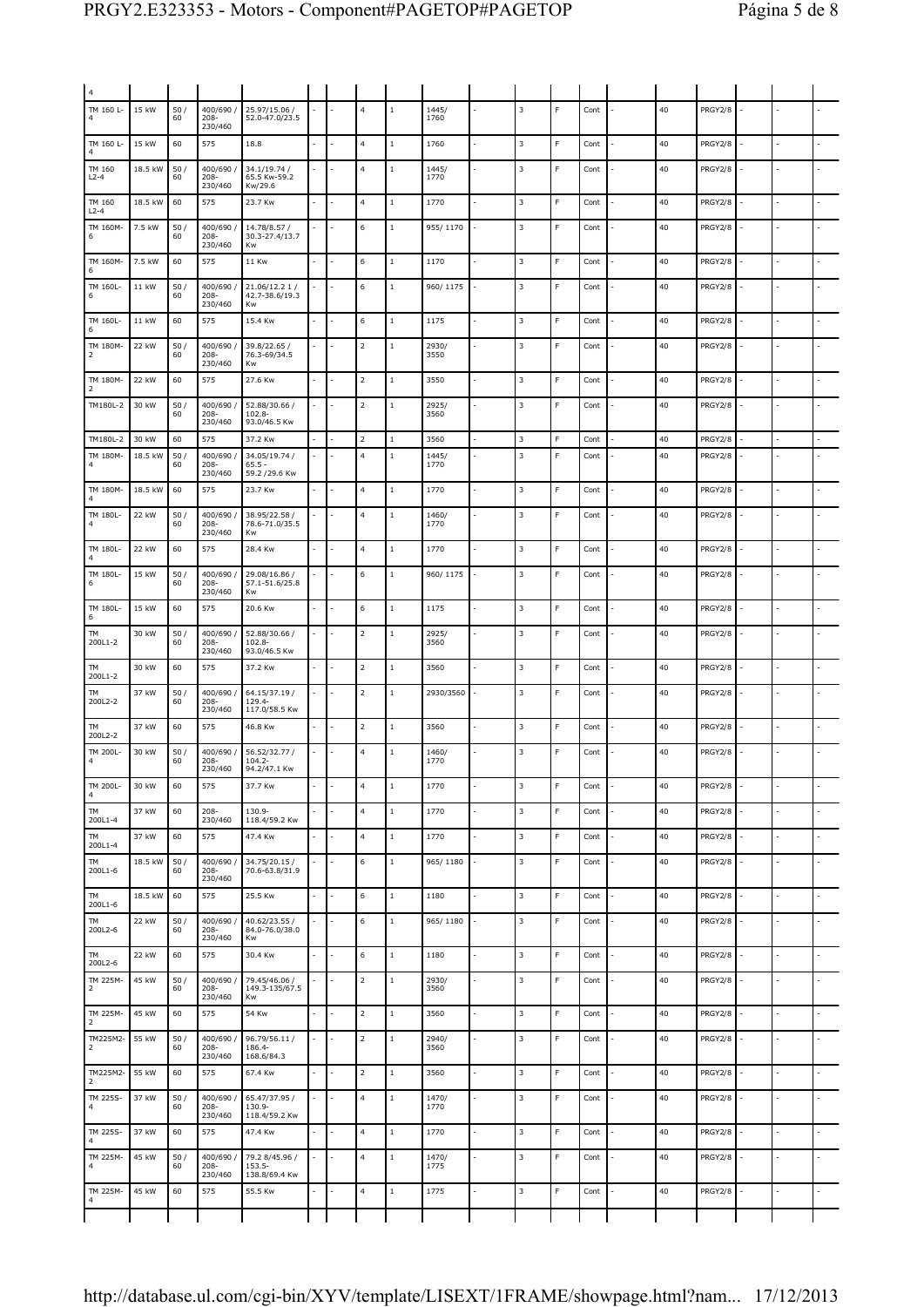| $\Box$ | $\mathbf{I}$ | $\begin{bmatrix} 1 & 1 \\ 1 & 1 \end{bmatrix}$ |  |  |  |  |  | $\mathbf{L}$ | $\mathbf{L}$ | $\left  \right $ | $\mathbf{I}$ | $\overline{\mathbb{F}}$ |
|--------|--------------|------------------------------------------------|--|--|--|--|--|--------------|--------------|------------------|--------------|-------------------------|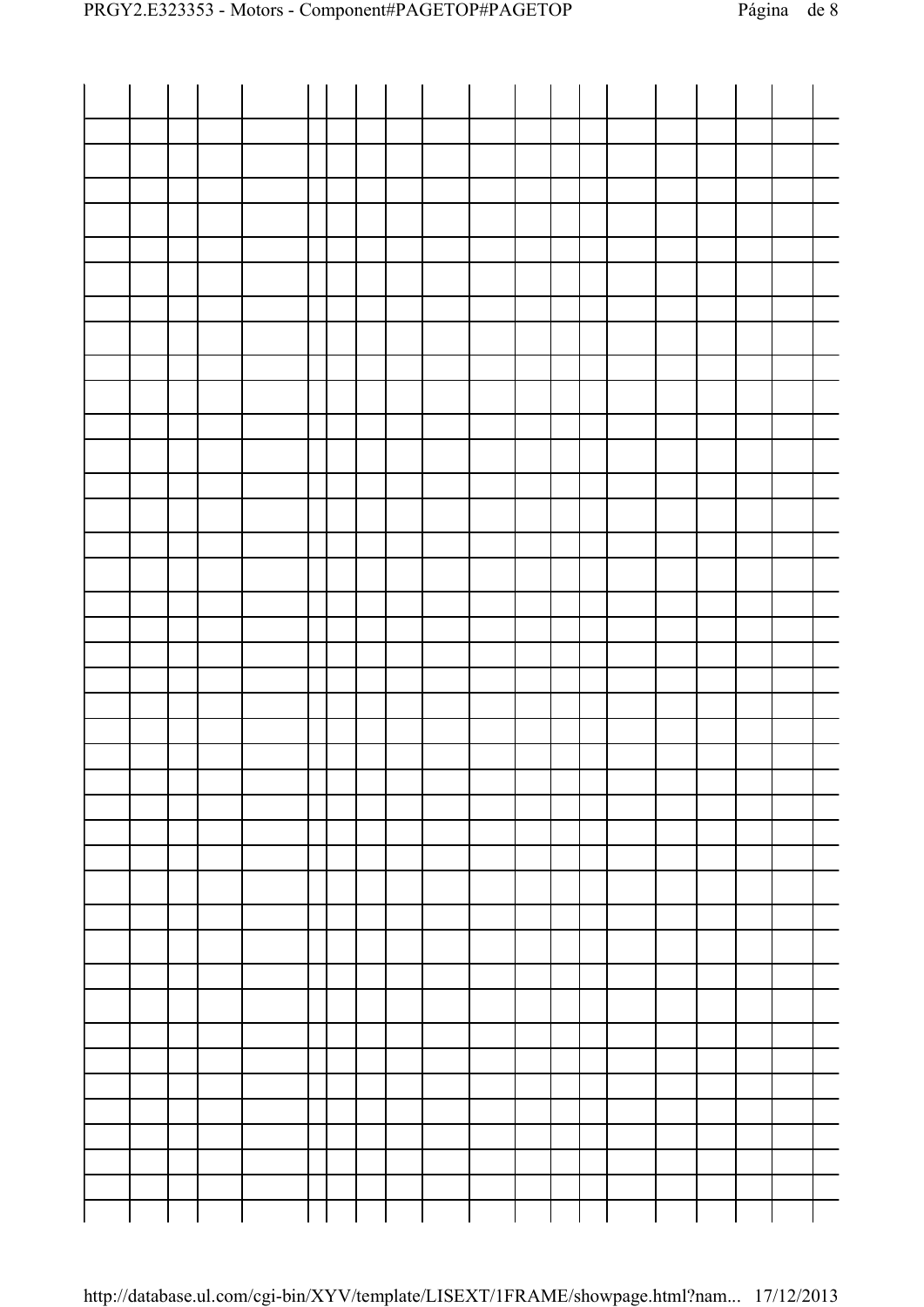| $\overline{\phantom{0}}$ |  |  |  |  |  |  |  |  |  |  |
|--------------------------|--|--|--|--|--|--|--|--|--|--|
|                          |  |  |  |  |  |  |  |  |  |  |
|                          |  |  |  |  |  |  |  |  |  |  |